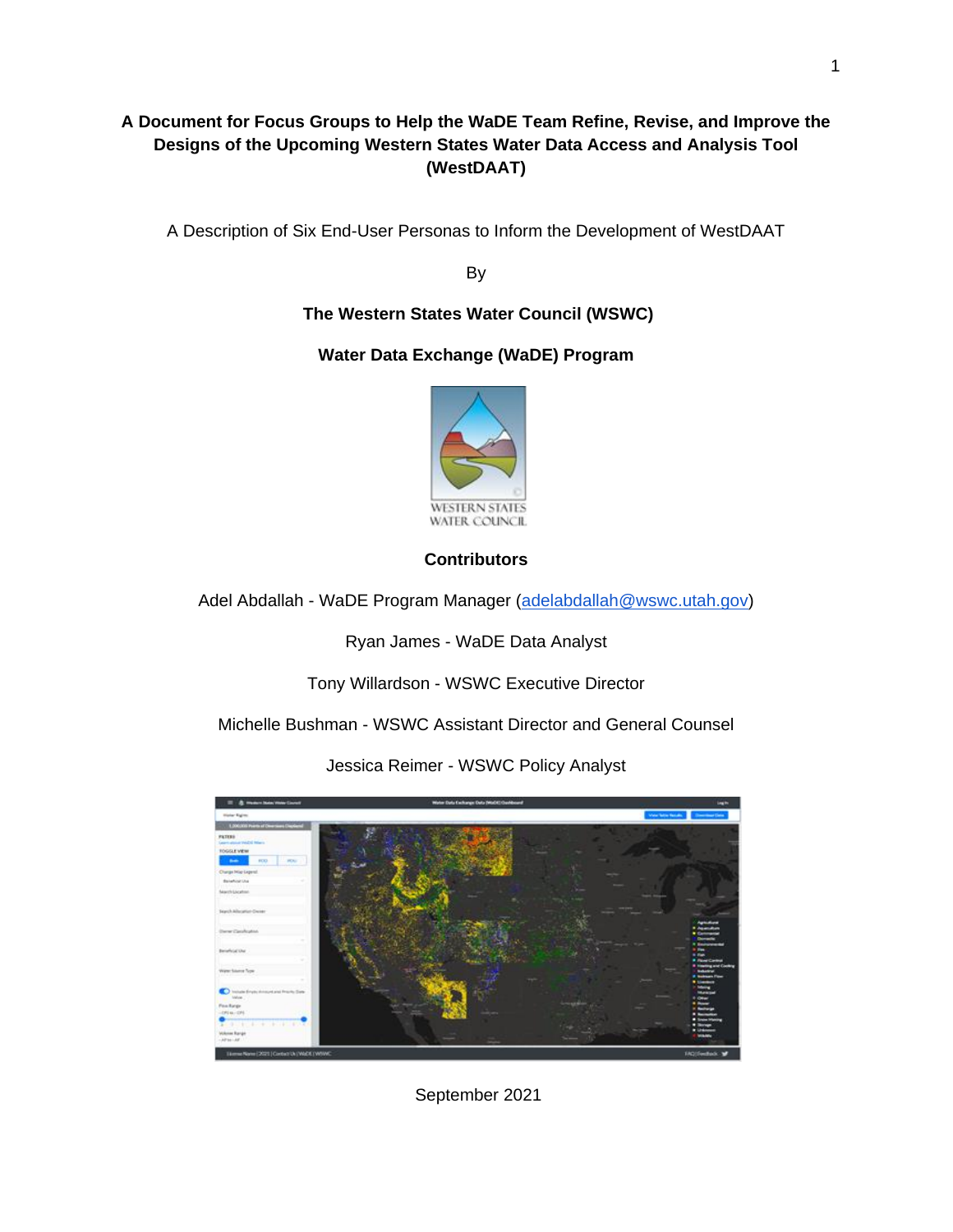#### **Water Resource Personas for WestDAAT Use Cases**

*The WaDE Program is committed to assisting WSWC member states in sharing water allocation, supply, and use data through a common streamlined and standardized service that enables regional analyses to inform water resource planning and policies.*

This document provides background about WaDE and describes six distinct categories of WestDAAT users as illustrative personas with different roles in managing or understanding water resources, and with different water data needs. The WestDAAT user personas will provide the WaDE Team with meaningful use cases for the further design and development of computer software that meets the goals and expectations of end-users. The six personas include (1) Gary the Governor (2) Stan the State Engineer, (3) Maggie the River Basin/Environmental Conservation Manager, (4) Laila the Land Use Manager, (5) Frank the Farmer/Irrigation Canal Company Manager, and (6) Ratibah the Researcher. A potential seventh use case may be Fred the Federal Agency Specialist.

We request that you go through the personas below and share your feedback, comments, and suggestions with the WaDE Team.

### **WaDE Background**

The Water Data Exchange (WaDE) Program began in 2011 under a subcontract with the Western Governors Association (WGA), as a cooperative effort between WSWC and the Sandia National Labs, with funding from the Department of Energy made available under the American Recovery and Reinvestment Act (ARRA) of 2008. It was subsequently sustained with WSWC funds and in-kind support through participation from our member States that committed staff and resources, as well as sharing data, without which WaDE would not be possible. Other early funding came from the Environmental Protection Agency's Exchange Network (EN), as well as funding from the Cynthia and George Mitchell Foundation, the Water Funders coalition, and the Gordon and Betty Moore Foundation, through the Internet of Water and Duke University.

The focus of the WaDE program is to provide a framework for states to share important water data with each other, with federal agencies, and with the public with an emphasis on enabling regional analysis. States make their water data available to the WaDE platform, which streamlines the data into standardized and machine-readable formats. Making the water data accessible enables users to answer regional and national questions about water availability, scarcity, and resilience in a cost-effective, sustainable, and consistent way. With the continuous support of the Western States' Governors, natural resource agency directors, state engineers, and their staff, the WaDE Program is approaching its 10th anniversary and entering an exciting third phase.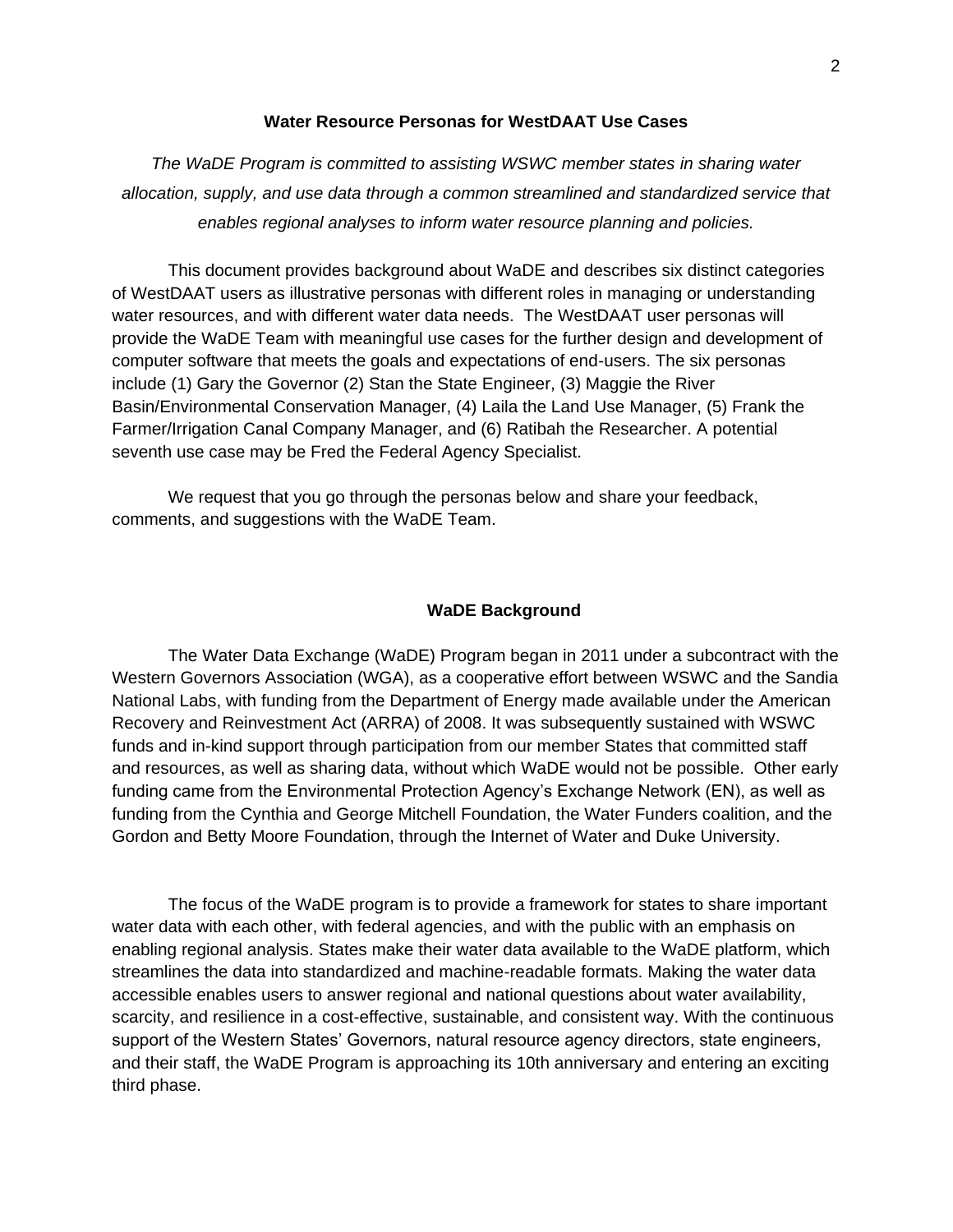In this third phase, we will develop a user-friendly dashboard called the Western States Water Data Access and Analysis Tool (WestDAAT), an operational decision support and planning tool that will streamline the sharing of water data for western states. The WaDE Program has progressed from its initial concept and creation phase (2011-2018), which established working relationships with states agencies and created data sharing protocols while building and populating a collaborative data management system in response to interest and funding from the WSWC States, federal agencies (DOE, EPA), and philanthropic groups. In its second phase (2019-2021), WaDE created a template for transforming disparate state waterrelated data systems into a functional regional and cloud-based data system with standards and metadata. These data services help streamline access to water rights and water use data.

WaDE is one of the major data hubs within the Internet of Water project [https://internetofwater.org/resources/hubs/.](https://internetofwater.org/resources/hubs/) In addition, a WaDE metadata dictionary that includes controlled vocabularies is considered as the standard method for sharing state agency water use data between WaDE and the U.S. Geological Survey (USGS) Water Use Data Research (WUDR) Program [\(https://water.usgs.gov/wausp/wudr/files/WUDR-USGS-data](https://water.usgs.gov/wausp/wudr/files/WUDR-USGS-data-transfer-guidance.pdf)[transfer-guidance.pdf\)](https://water.usgs.gov/wausp/wudr/files/WUDR-USGS-data-transfer-guidance.pdf).

Earlier this year we developed a WestDAAT prototype to be used as a proof-of-concept and basic features application that connects the WaDE database to an online visualization environment (Mapbox[\)](https://wade-mapbox-prototype.azureedge.net/) <https://wade-mapbox-prototype.azureedge.net/> During the spring we followed up by specifying the features and desired full functionality of the desired application by building a mockup of WestDAAT, which is not connected to any data but simulates the user experience for each of our persona use cases. This mockup will be used to facilitate feedback from participants in our focus groups, which will later be used as a blueprint for the final WestDAAT product that our contractor DPL will build later this year or next depending on the availability of funding. The mockup is available here [https://xd.adobe.com/view/b5bc36d8-d490-](https://xd.adobe.com/view/b5bc36d8-d490-473b-905a-deefba319a15-e0ef/?fullscreen.T) [473b-905a-deefba319a15-e0ef/?fullscreen.](https://xd.adobe.com/view/b5bc36d8-d490-473b-905a-deefba319a15-e0ef/?fullscreen.T) This document will help the WaDE Team refine the mockup and build WestDAAT to satisfy the defined needs and deliverables.

WestDAAT will innovate water data sharing and improve water management in the West through its simple user interface and ability to provide access to disparate water data across state boundaries. Our goal at the WSWC is to make water rights and water use information more findable, accessible, interoperable, and reusable (FAIR), which will lead to more innovative and climate-resilient applications. We anticipate WestDAAT will enable states and federal agencies to more efficiently accomplish a variety of water management and policy objectives, including the use of the tool to:

- 1. Prolong the use of scarce water supplies to ensure future water source reliability.
- 2. Improve drought and environmental risk management, building climate resiliency.
- 3. Highlight conjunctive groundwater and surface water use opportunities.
- 4. Facilitate state water rights administration and better define federal agency water rights.
- 5. Promote water conservation and efficiency.
- 6. Promote water marketing, transfers, leasing, and banking.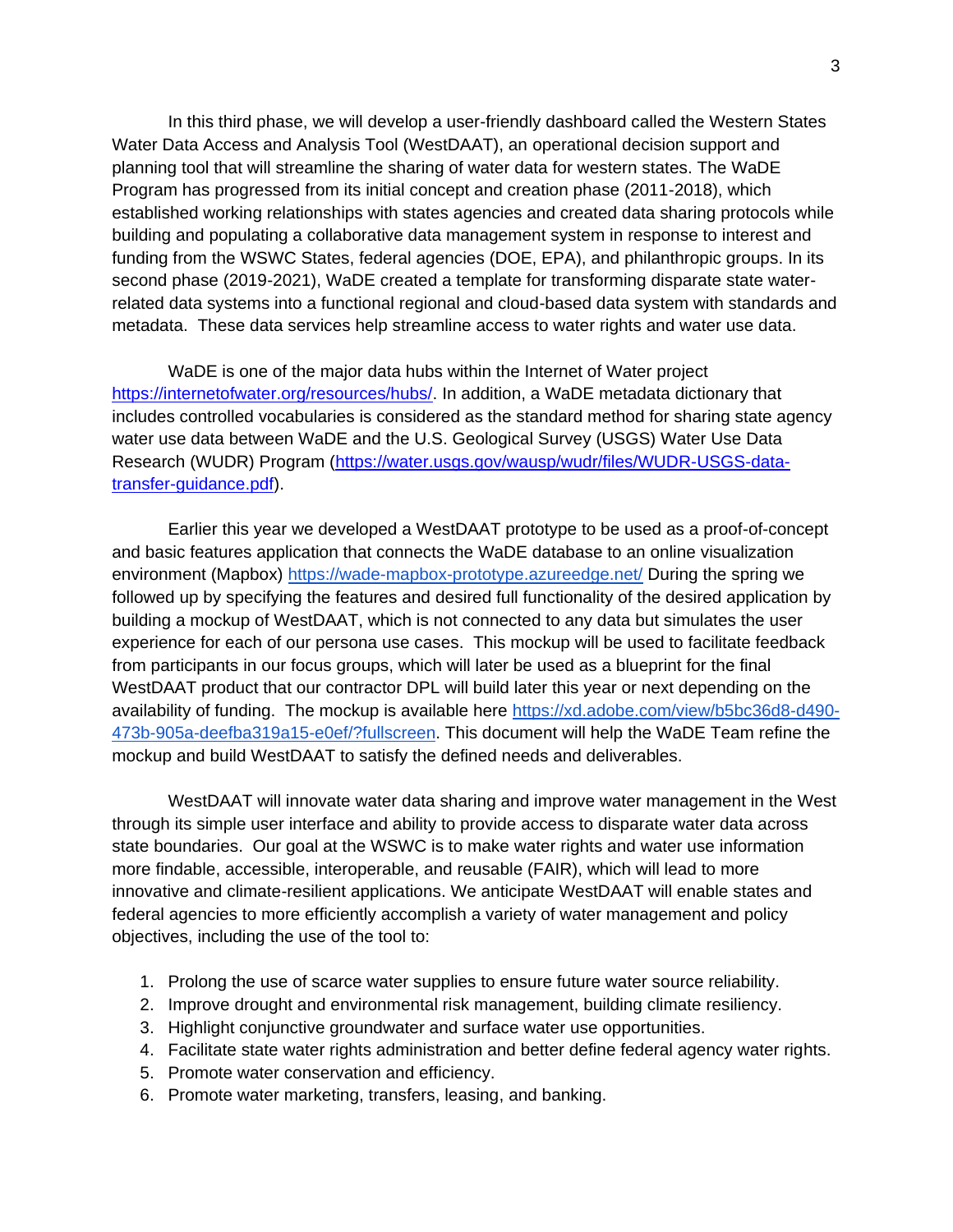7. Focus initiatives for fish and wildlife habitat management and species protection.

WaDE data services will complement and help integrate with other national water data services such as U.S. Geological Survey (USGS) stream gages/streamflow information, Bureau of Reclamation Information Sharing Environment (RISE) data on reservoirs and canals, and the Environmental Protection Agency's (EPA) water quality data services. As part of this integration effort, the WaDE team is currently working with the Internet of Water and USGS groups on connecting WaDE to the Geoconnex project. This includes indexing the state data in WaDE with the Network-Linked-Data-Index (NLDI) tool. Geoconnex will provide permanent identifiers to all sites that have data in WaDE and generalized landing pages with common metadata to facilitate the searchability of the data. NLDI will provide data query capabilities for locations upstream or downstream of water sites referenced in WaDE, USGS, Reclamation, and EPA data services based on the National Hydrography Dataset (NHDPlus). Users can further query WaDE sites and view their landing pages while federal data will point to their external landing pages as maintained by each federal data provider.

The WaDE team is also coordinating with another regional project, OpenET, to integrate aggregate consumptive water use summaries and allow comparisons between permitted water rights and estimated consumptive use in a watershed. The OpenET project (https://openetdata.org/) has developed an operational system for mapping evapotranspiration (ET) and consumptive use for the 17 states in the Western U.S. OpenET provides daily, monthly, and annual ET data at a spatial resolution of 30 m x 30 m (0.22 acres). It uses an ensemble of well-established satellite-driven ET models implemented on the Google Earth Engine cloud computing platform. This allows interoperability across different datasets, massive parallel processing, storage, and scalability in time and space, and automated operational updates with new observations that would otherwise be very costly and burdensome for State and federal agencies to develop, operate and maintain.

### **Disclaimer**

The following use cases are key examples of possible end-users for WestDAAT but are not the only stakeholders that could benefit from these services. The descriptions provided for each persona should not limit other applications. Use cases focus the development of the software and orient the design around usability from the end-user's perspective. Many applications of WestDAAT might use the same underlying features described herein but in different contexts. We will take note of the diversity of use to prioritize the development of features and their importance to operability.

WestDAAT is intended to be a starting point to demonstrate how WaDE data can be used, given the unique ways that our member states define water rights and estimate or report water use. WestDAAT is not intended to provide a comprehensive demonstration of all the ways these data may ultimately be used for policy implementation and water management decision-making.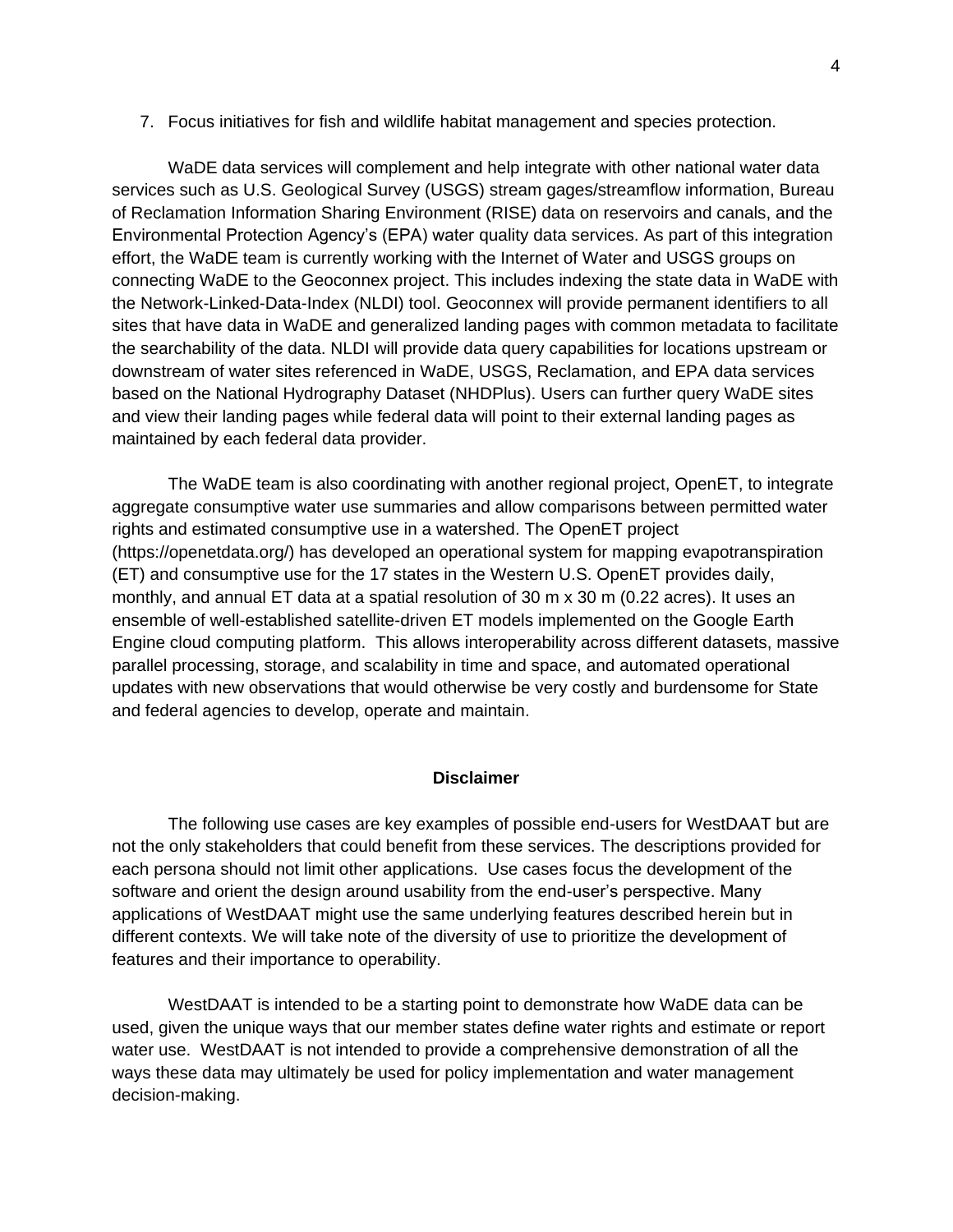WestDAAT is not intended to limit further software applications by third parties capable of taking data analysis and integration to the next level, but rather to inspire them. We look forward to discussing the personas with our focus groups to better refine them over time, and potentially add new personas to highlight the needs of distinct end-users and stakeholders.

### **WestDAAT User Personas**

Each use case below provides a context of the persona and their needs and then specifies the WestDAAT key deliverables that meet these needs.

### **1. Gary the Governor**

Gary is concerned about the impacts a prolonged drought might have on the economy and environment of his state. He is also concerned about the possible future impact on rural economies that might result if too many water rights are transferred away from rural agricultural communities that rely on water deliveries. Lastly, he is interested in how water banking and marketing policies might affect future water use trends. Gary and his Administration are looking for tools that can couple water rights with state and federal water supply data, which might include the following:

- 1. Identifying water rights that will become increasingly valuable during shortages, as well as the communities that depend on those rights, and consider policies and programs to limit, facilitate, or manage short-term changes in use.
- 2. Coupling water rights data from WaDE with other data across state agencies, with a federal water supply and reservoir storage information, and with past aggregate water use estimates.
- 3. Developing insight on historic water use trends in his state, at the watershed and county levels, compared to other states for similar categories of users and water supply sources.

- A. Display and list all water right points of diversion in the state with a specific beneficial use, owner type, priority date range, and assigned volume or flow.
- B. Easily identify and visualize the locations of the largest water rights holders in the state (e.g., the size of the point corresponds to the volume of water owned).
- C. Display and list all water right points of diversion, state and federal reservoirs, streamgages, and water quality measurement sites in the state.
- D. Display a color-coded heat map that aggregates water use for selected beneficial uses and supply sources (e.g., surface water, groundwater, etc.) in the state and compare it to other states (e.g., heatmap of water use).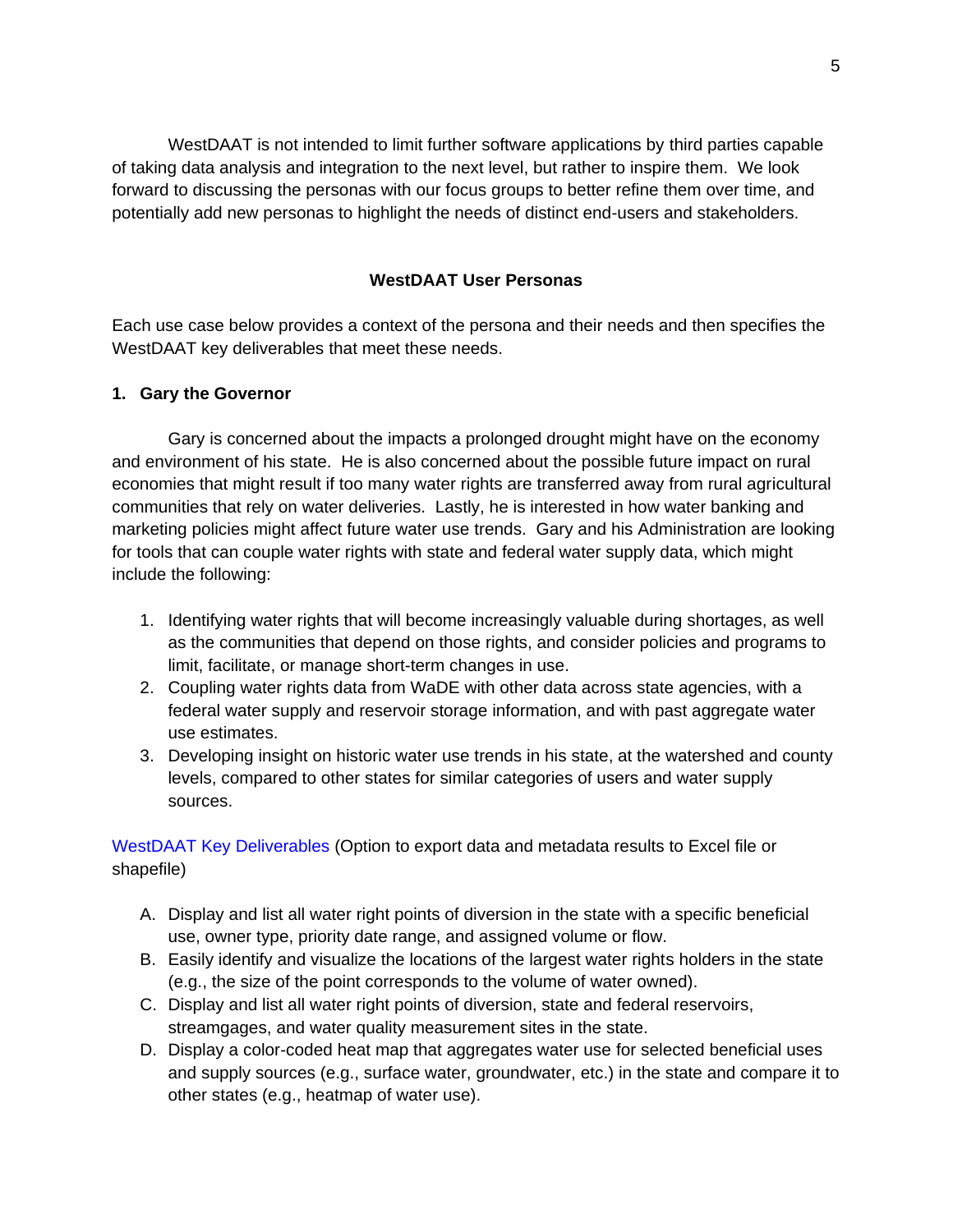E. Plot and compare historic time-series water use trends for beneficial use categories in selected counties in the state.



## **2. Stan the State Engineer / Director of Natural Resources Department of Division**

Stan is responsible for water rights administration and water budgets, and he needs to identify and protect existing senior water rights that might be impacted by a new water rights application, or a change/transfer application. Stan is interested in administering water rights by priority date and gaining other high-level insights about water right ownership, changes, and trends. Stan is also interested in identifying surplus or deficit trends in water budgets within his jurisdiction. Stan's goals include the following:

- 1. Identify existing downstream surface water rights older than a specific priority date that might be impacted by a new water rights application, or change /transfer application.
- 2. Identify existing water rights tied to groundwater in a major aquifer.
- 3. Identify locations of upstream reservoirs, gage stations, and water rights (including regional water rights, supplies, and uses for interstate basins) to evaluate the availability of water for the new water right under consideration.
- 4. View reported historic water uses by selected upstream surface water users or within a groundwater aquifer.
- 5. Identify whether an application falls within a special or active management area for his or other state agencies with regulations that may affect the use of water for the water right under consideration.
- 6. Gain insights on the number of water rights that other states have for unique beneficial uses that might not exist in his state such as recharge, reuse, wildlife, fish, or snowmaking. Stan may use such insights to evaluate how to designate such beneficial uses in his state.
- 7. Gain insights on how other states have progressed in adjudicating their water rights based on the legal status of rights. \**This data is mostly available but pending WSWC Legal Committee's reconciliation of the similar, unique, and different legal status of terms across member states, translating them into WaDE common terms.*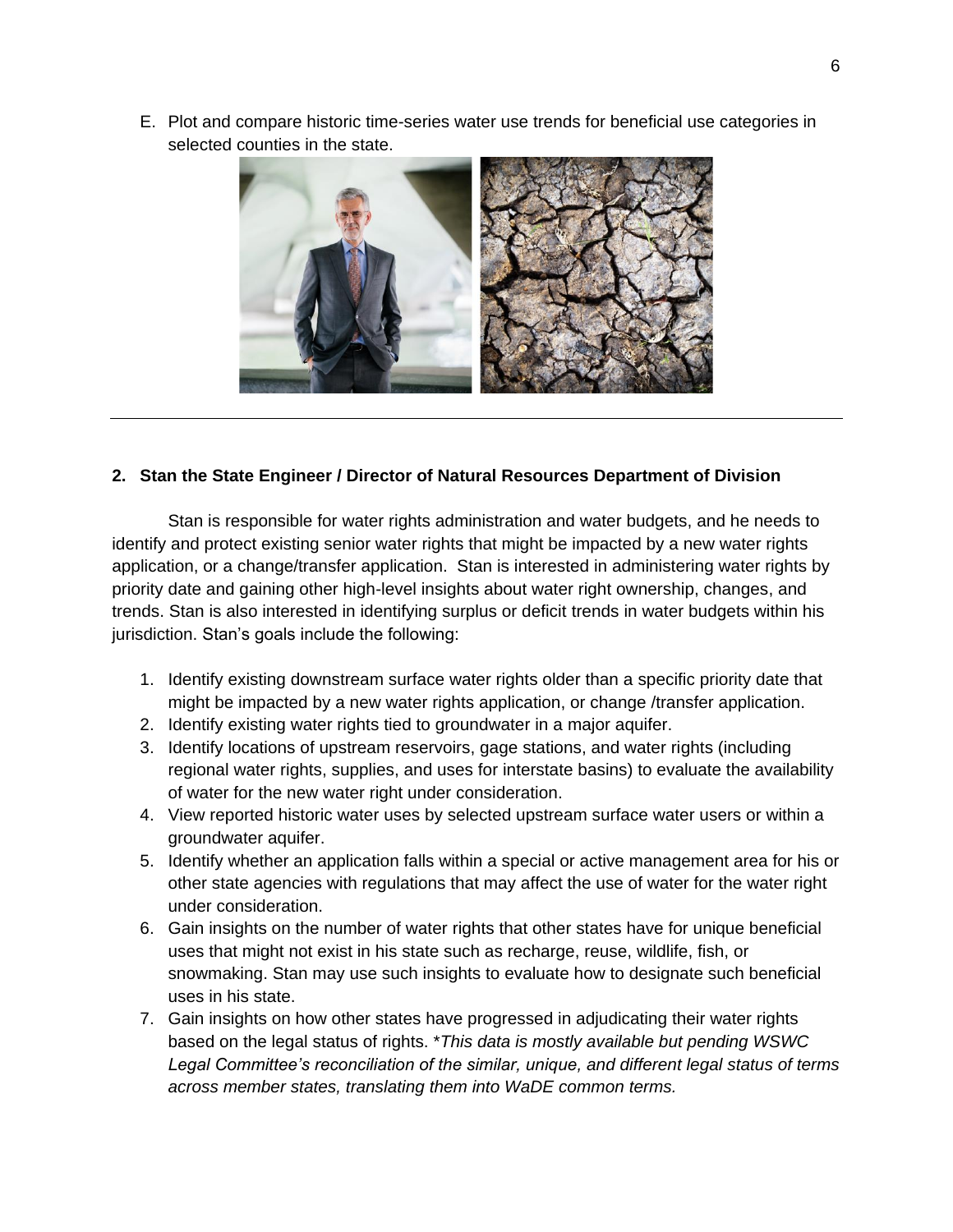8. Compare aggregate permitted vs. actual water use ("paper water" vs. "wet water") as estimated by OpenET in a watershed or aquifer (Pending Funding).

WestDAAT Key Deliverables (Option to export data and metadata results to Excel file or shapefile)

- A. Display and list all points of diversion or places of use for water rights, and locations of federal reservoirs and gage stations downstream or upstream from any location in a river basin, groundwater aquifer, or regulatory area. These displayed water rights can be filtered using many WestDAAT features (e.g., priority date, beneficial use, legal status owner type, flow or volume amount, water source type) to produce a more condensed list if needed. WestDAAT can color-code water rights based on classified owner type, priority date, water source type, and beneficial use. WestDAAT also can size-code points of diversions for water rights based on permitted volume or flow rate.
- B. Display a time series plot of historic water use for a selected water user.
- C. Plot a pie chart of the total volume of appropriated water rights versus consumed water use charts as estimated by OpenET for agriculture in a selected area such as hydrologic units (HUCs).
- D. Display summary plots of permitted water use for beneficial use categories, owner type, etc.
- E. Plot a pie chart showing the portions of water rights in the state that are adjudicated among other legal statuses.



## **3. Maggie the River Basin / Environmental Conservation Manager**

Maggie is responsible for developing a basin-wide water management plan, addressing water use, water storage and conservation (perhaps from fallowing irrigated acreage), ecological flows, salinity control plans and managing related projects. Maggie is interested in identifying ownership of water rights, seeing short- and long-term basin water yields, and actual water use, including how water is being withdrawn or used in areas that are of critical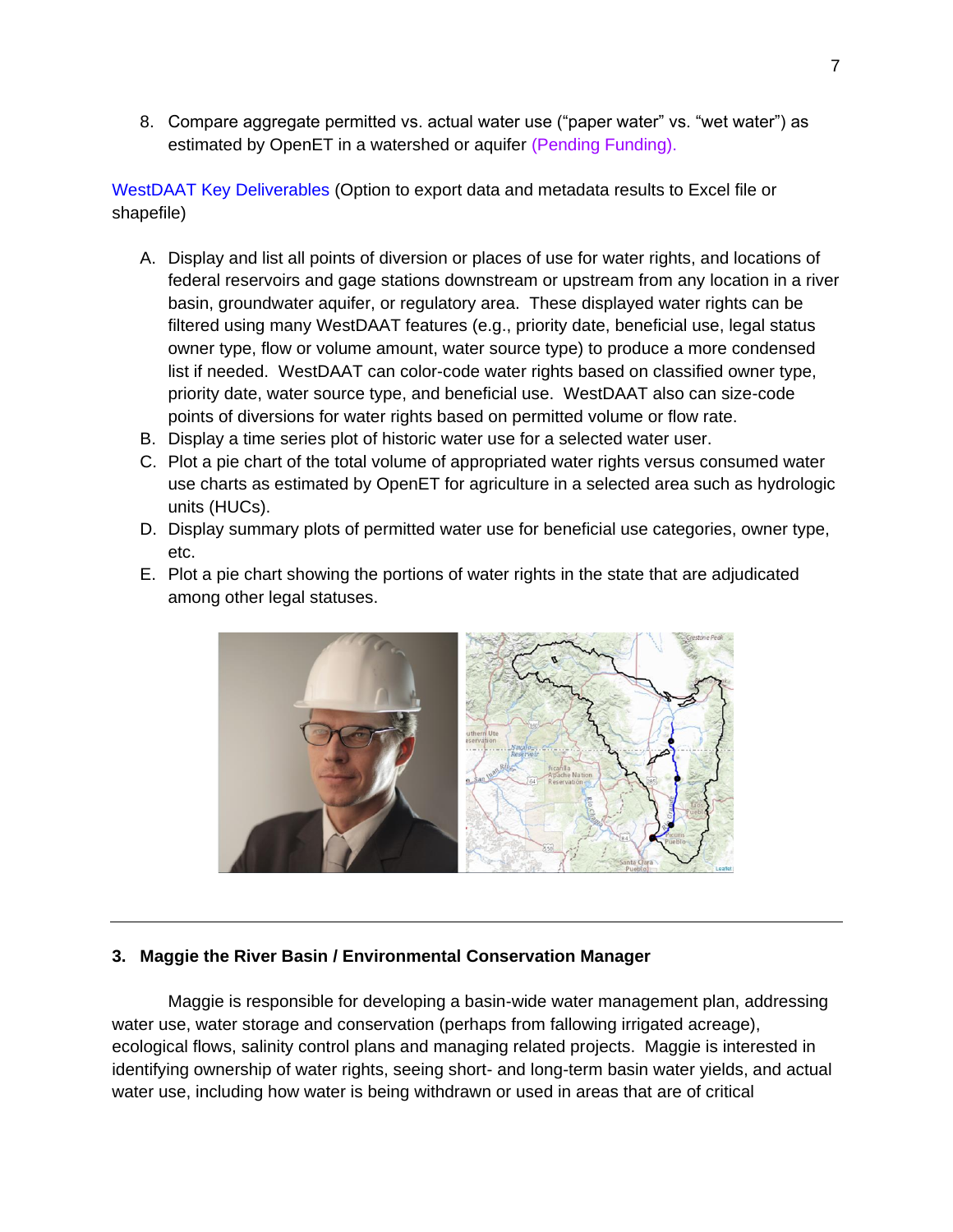importance (such as those areas that are threatened or endangered species habitat). In addition, Maggie's River Basin spans multiple states, which means she has many stakeholders with varying goals and purposes, all of whom rely on Maggie to produce various summary reports and maps. Maggie is interested in finding regional insights on water rights and water use in her river basin, and in developing narrowly tailored solutions to complex problems. Her goals might include the following:

- 1. Identify all the surface water rights in a river basin with a specific beneficial use (e.g., agriculture) and with priority dates older than an interstate compact year (e.g., rights that are older than 1922), particularly year-round water rights that extend beyond the growing season.
- 2. Identify water rights and their beneficial uses for environmental purposes (e.g., wildlife, fish, recreation, etc.) across river basins in the West.
- 3. Focus on improving instream flows and identify potential water rights available for purchase near environmentally sensitive areas.
- 4. Identify water right points of diversion that are upstream or downstream of a specific location and older than a specific priority date in a river basin so that she may model a water demand management and shepherding simulation for planning purposes, implement possible curtailment plans to meet senior water rights, or ensure instate allocations downstream are met. Water shepherding involves tracking foregone use or conserved water from an upstream site to a downstream site for a designated beneficial use without being withdrawn by other water users along the way.
- 5. Highlight opportunities for conjunctive management of ground and surface water use in the basin.
- 6. Identify both federal and state reservoirs, gage stations, major water user locations, and water quality measurement sites across state lines in the river basin.
- 7. Identify water right ownership categories in the basin, and points of division within areas that are of critical importance, such as threatened and endangered species habitat.
- 8. Identify historic consumptive water use reported by OpenET for the whole basin or in a state's portion of an interstate basin (Pending Funding)

- A. Display and list all the surface water rights in the river basin with a specific beneficial use (e.g., agriculture), a specific priority date (e.g., rights that are older than 1922), and a specific owner type (e.g., private).
- B. Display a bar chart that shows the cumulative growth of water rights over time in the river basin along with a line showing the average annual flow of the river.
- C. Display a bar chart of total monthly water use across all the river basin's users, per beneficial use, year, and water source type.
- D. Display summary statistics about the total amount of water use authorized by those water rights or aggregate estimated water use data in the form of charts, plots, etc.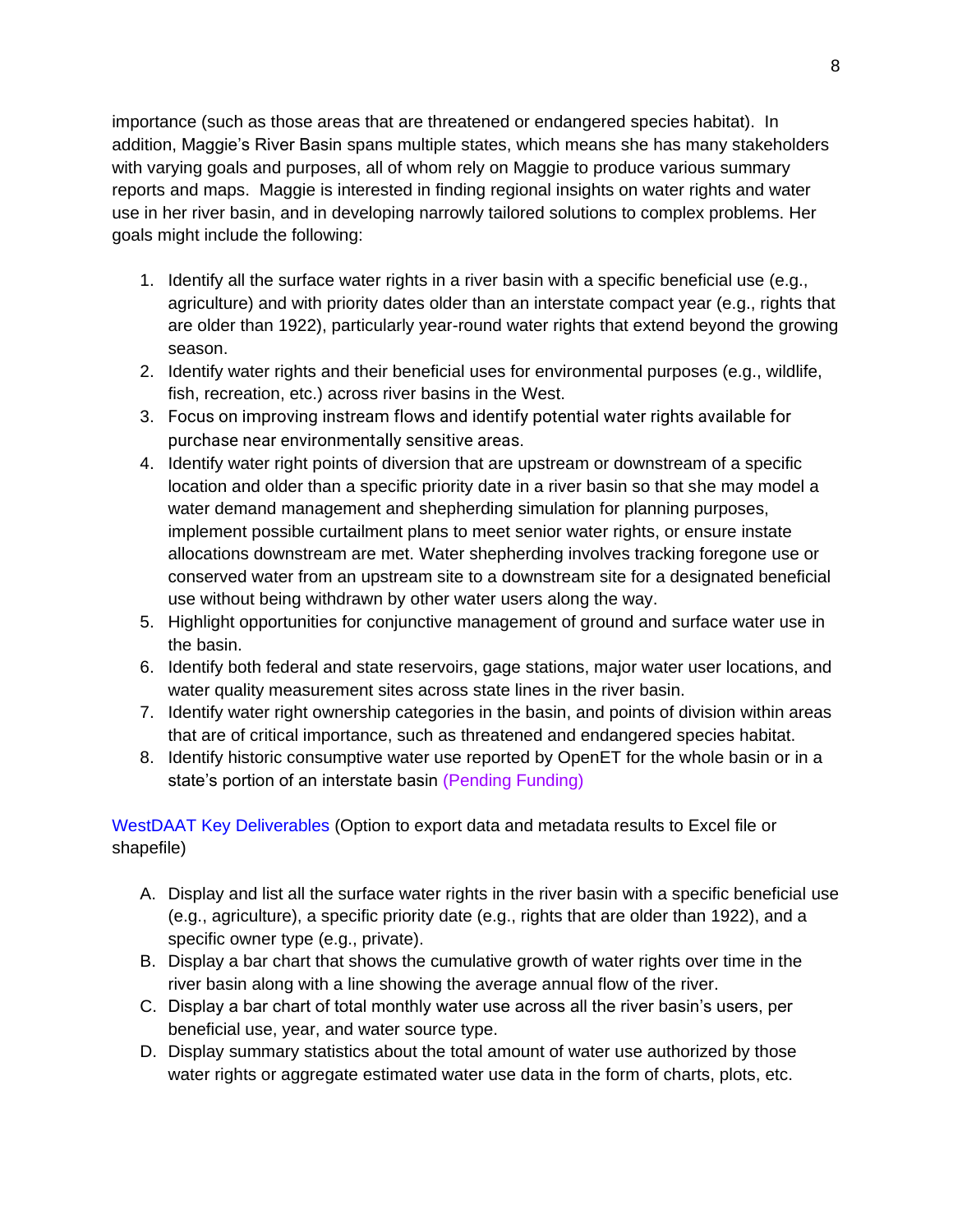- E. For any given location in the river basin, display all downstream surface water points of diversion with water rights older than a specific date and indicate the water right amount through the size of the point. In addition, display owner names and seasonal start and end times for their water rights for these points of diversion in a tabular format.
- F. Display points of diversion for groundwater rights within a given boundary that defines potential surface and groundwater interactions within the river basin.
- G. Display the locations of federal reservoirs, gage stations, and water quality monitoring sites in the river basin, state portion of the river basin, or upstream or downstream of any given location.
- H. Display water right points of diversion with a color-coded legend based on classified owner type. Display a pie chart that showcases the portion of water rights each owner type has in the river basin.
- I. Using an existing file, upload a shapefile or boundary layer (e.g., GeoJSON) and display the locations of water rights that fall within it. The uploaded layer may represent a sensitive habitat area that requires more instream flows (Pending Funding)



## **4. Laila the Land Use Manager**

Laila is responsible for identifying opportunities for integrated land and water use in the region that may span many watersheds and states. She is interested in tracking sustainable land and water use projects. Those projects might include managing cattle grazing allotments and related water rights, identifying the potential impact that water rights transfers and leases might have on multipurpose land, and how areas of critical environmental concern are being treated. Laila is interested in finding regional insights into how water rights impact land use. Her goals might include the following:

- 1. Identify the connections between land and water rights (e.g., grazing on federal land) and the potential impact of water right transfers and leases on that land.
- 2. Identity water rights that divert water for use outside river basins.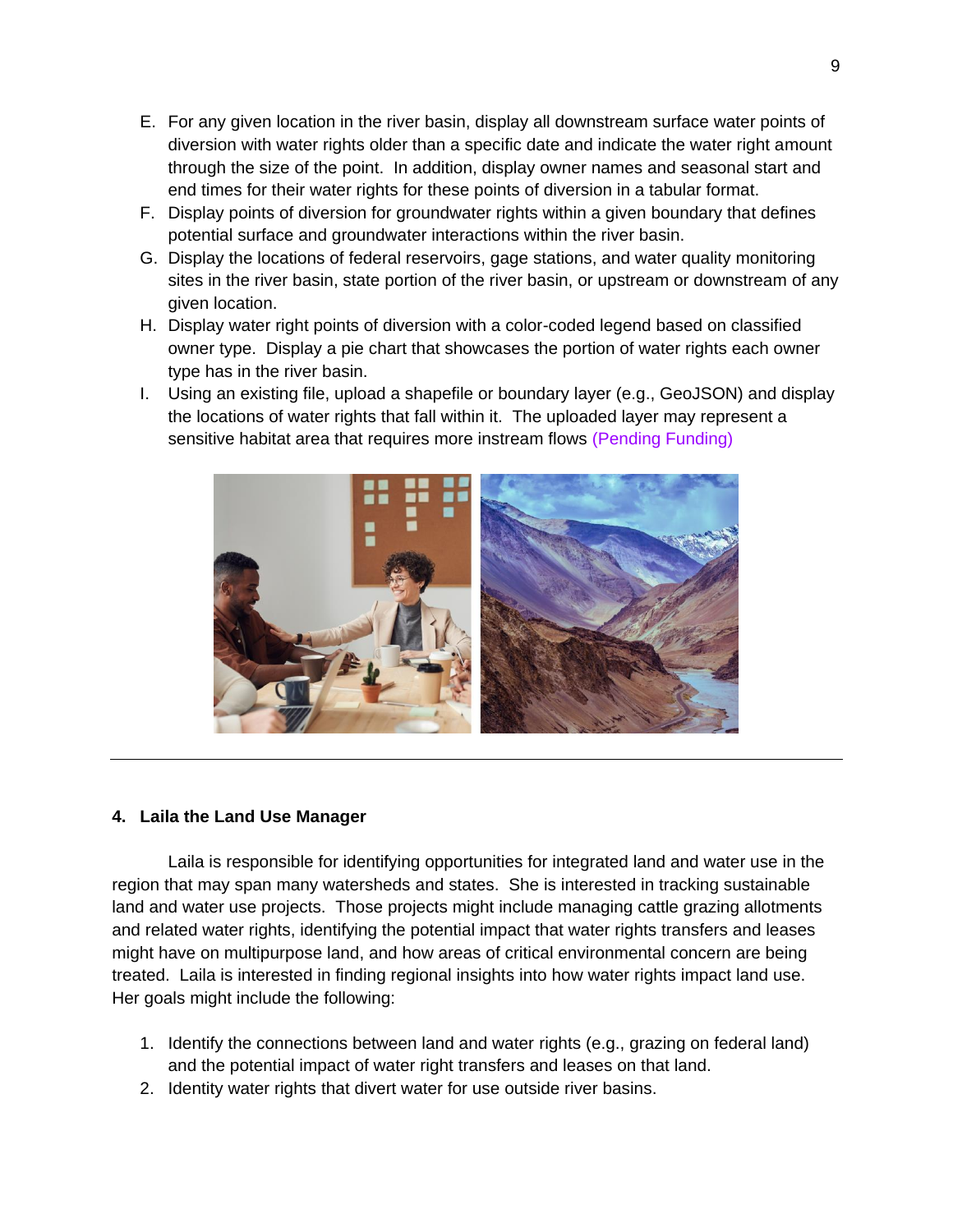- 3. Summarize statistics about places of use for water rights with a specific beneficial use (e.g., livestock, agriculture, etc.) that are owned by a specific individual/organization (e.g., U.S. Bureau of Land Management, etc.).
- 4. Compare historic reported water use for a city and relate it with populations in comparable cities across the west.
- 5. Identify intensive consumptive-use areas in a river basin, especially with agricultural irrigation in close proximity to sprawling urban areas.

- A. Display and list all the points of diversion and/or places of use for water rights in a river basin (toggle between them or display both) using a series of selected filters (e.g., priority date, beneficial use, owner type, flow, or volume amount, water source type).
- B. Produce a series of landing pages that are either (a) water-right centric, that will graphically show the relationship between its points of diversion and its known places of use; or (b) location-centric, that will list all water rights associated with that site and how they are being used.
- C. Using an existing file, upload a shapefile or boundary layer (e.g., GeoJSON) and display the locations of water rights that fall within it. Display pie charts that summarize permitted water rights amounts by owner types (e.g., Forest Service) and beneficial uses (e.g., stock water for grazing, irrigation) within the area. (Pending Funding).
- D. Display a bar chart with per capita water use for a selected list of public water suppliers in the West.
- E. Display Hydrologic Units (HUCs) that have the highest estimated consumptive agricultural water use in a river basin.

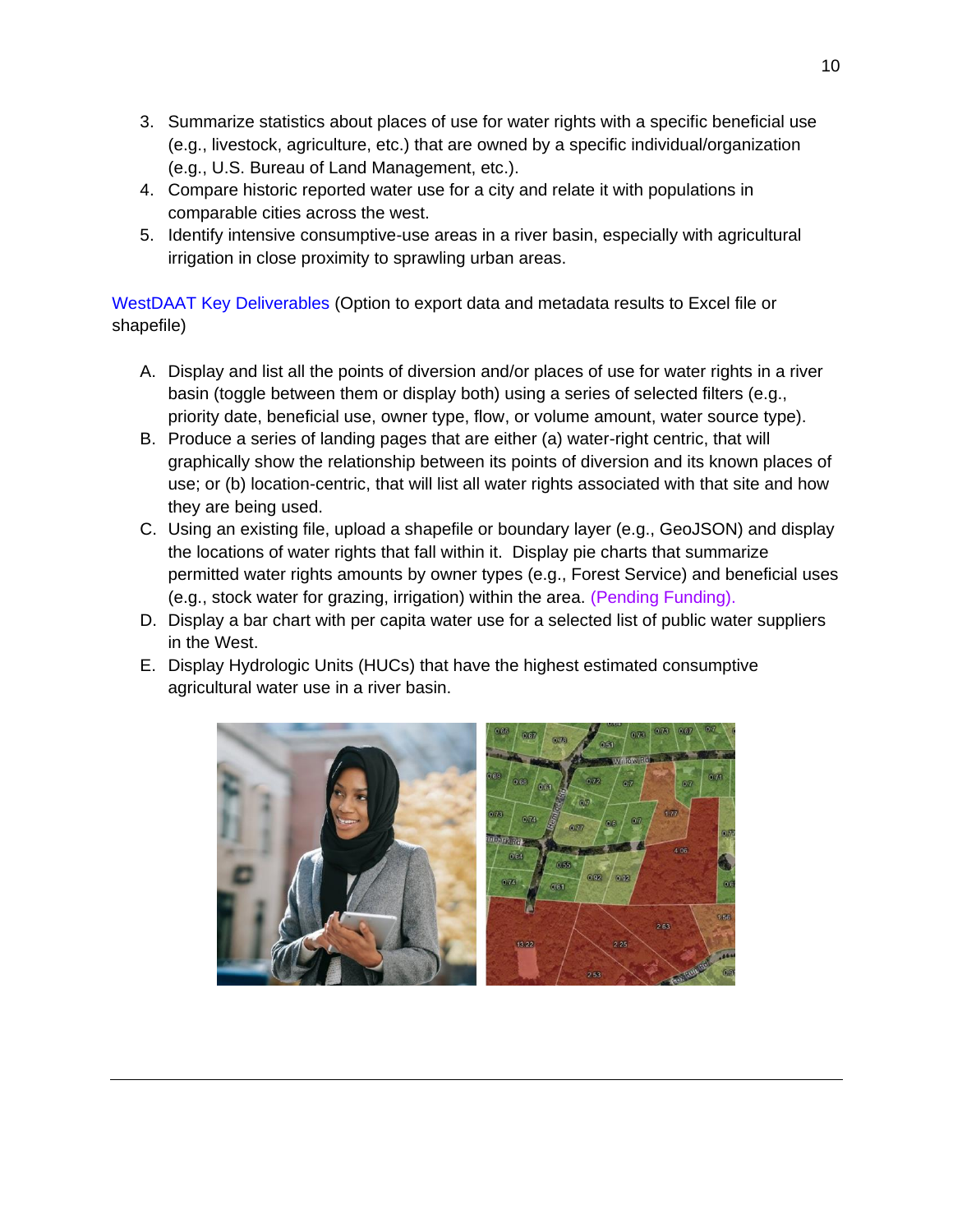## **5. Frank the Farmer or Irrigation Canal Company Manager**

Frank is an irrigated-land owner with an individual water right or water service contract. Frank would like to learn more about his specific water right(s), priority administration in his local area, on- and off-farm water budgeting, and broader planning efforts. In addition, he would like to know if his water right may be affected by a drought, a local water conservation proposal, or a water transfer proposal. Frank is also considering purchasing or selling a water right and would like to gain insight into nearby similar water rights in his area with similar use. Frank's potential uses of WestDAAT could include:

- 1. Query all available information about his own water rights(s) and priority date(s) compared to similar surrounding rights, maximum allowable use, and any regulatory agency limitation.
- 2. Gain insights on how shortages and other upstream or downstream nearby water rights, storage and diversion structures, and/or environmental reservations or minimum streamflow requirements might affect his own water right and water use.

- A. Search and display water right(s) with only limited information (e.g., owner name, generic location on the map, or city etc.).
- B. Show a water-right-centric landing page that will graphically show the relationship between its points of diversion and its known places of use.
- C. Display and list all points of diversion for water rights, state and federal reservoirs, gage stations, and water quality monitoring sites upstream of his own point of diversion.
- D. Show the numeric seniority order of priority date for his right along with others in a watershed (e.g., 1 is the highest priority, 99 is the lowest).
- E. Quantify aggregate consumptive use for the hydrologic unit that his land falls within (Pending Funding).

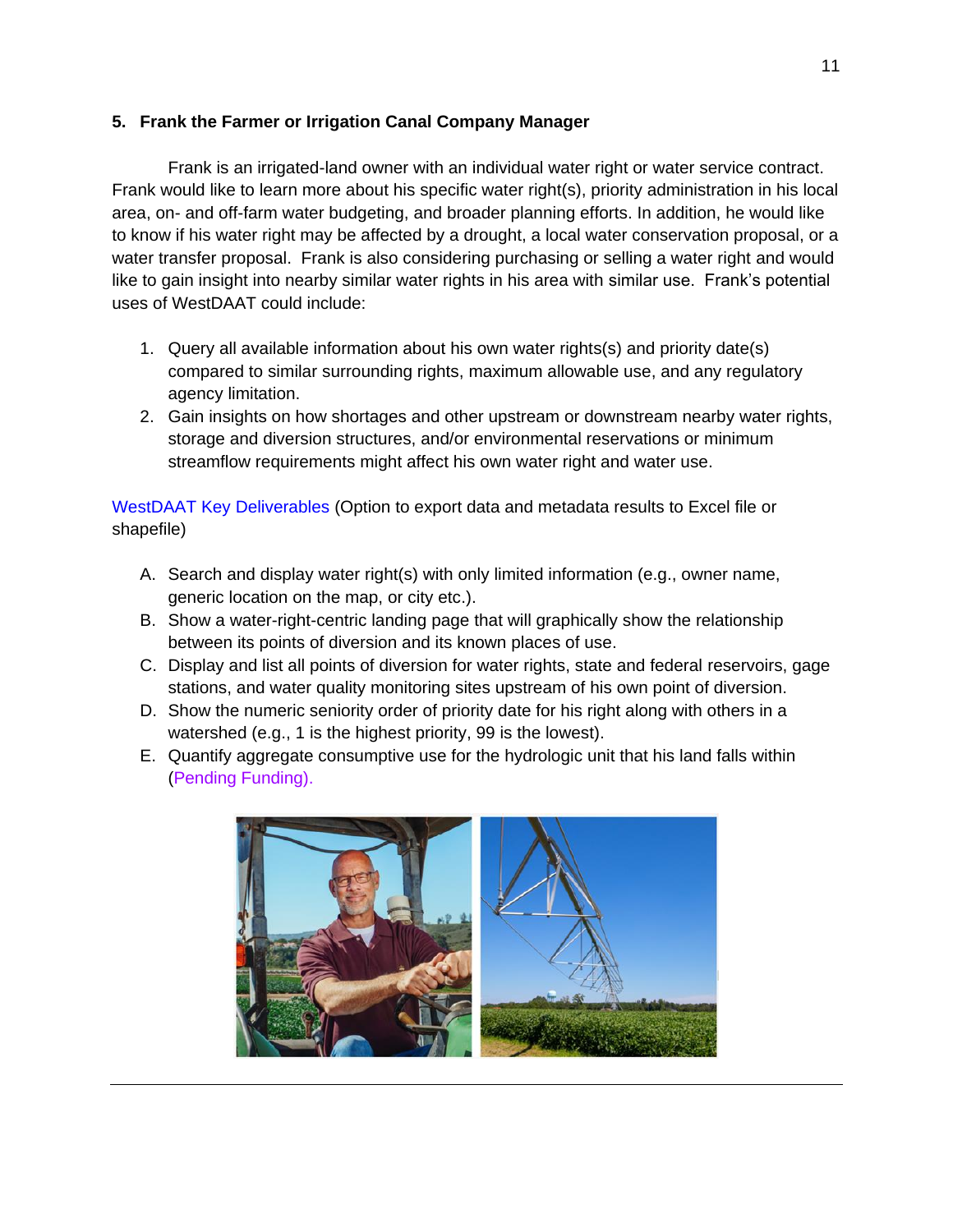## **6. Ratibah the Researcher**

Ratibah is a scientist and researcher and is interested in obtaining a large and preferably unfiltered water rights and water use dataset for analysis and modeling purposes. She is interested in asking questions about how water use relates to other regional activities or environmental characteristics, such as energy, ecology, land use, hydrology, forest management data (etc). Ratibah's goals could include:

- 1. Query and download all water rights, including points of diversion and places of use, or water use data for one or many state(s), river basin(s), or the entire Western United States.
- 2. Download a shapefile for the locations of the water rights and water use data in WestDAAT with identifiers that relate to the downloaded datasets.
- 3. Use WestDAAT to query specific data and metadata from WaDE.
- 4. Learn about the underlying assumptions or cross-boundary differences in the data collected, and give proper credit to WaDE within her publications.

- A. Download an entire dataset of water right(s) or water use data into a workable machinereadable format.
- B. In the event the size of the requested data is too large to be downloaded in a workable machine-readable format, the user has the option to submit a request for data to the WaDE staff. When the request is ready, the user will receive an email that contains a web link to download the requested data in a SQLite format).
- C. Shareable web links for the selected filters in WestDAAT that others can replicate to produce the same result on a different browser or machine.
- D. Documentations of the WaDE Application Programming Interface (API) and support data access to different programming languages.
- E. Jupyter Notebook examples of using WaDE API and analyzing its data